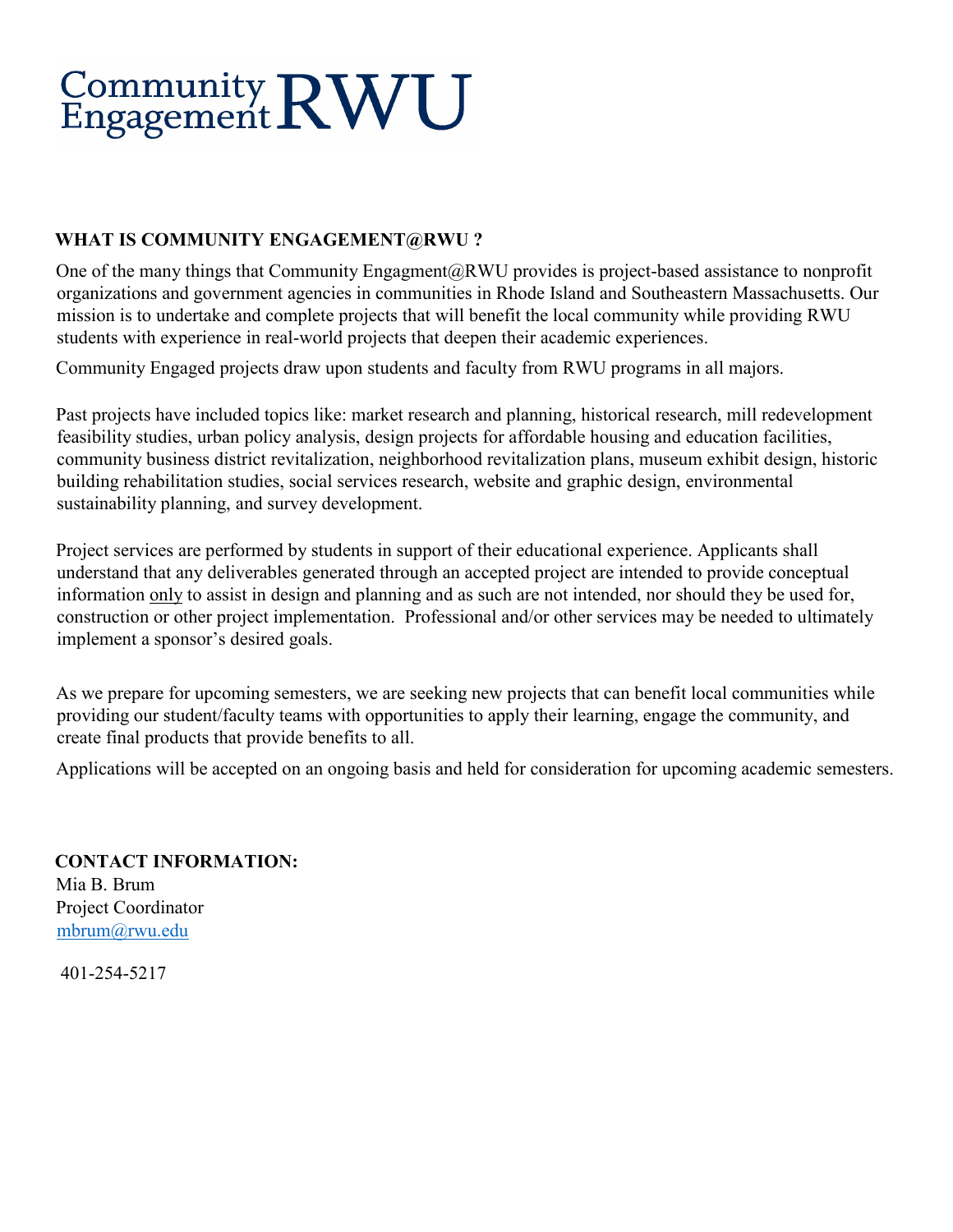#### **Application Project Assistance**

Please fill out the Application for Project Assistance, answering all applicable questions and including all supporting documents.

> Email: mbrum@rwu.edu Fax: (401) 254-3523 Mail: RWU Community Partnerships Center Roger Williams University One Old Ferry Road Bristol, RI 02809-2921

| <b>SECTION 1: Organization Information</b>                               |
|--------------------------------------------------------------------------|
| Name of Organization:                                                    |
| Mailing Address:                                                         |
| Name of Project Contact Person(s):                                       |
| Contact Information:                                                     |
| Phone:<br>Fax:                                                           |
| E-mail:<br>Type of Organization                                          |
| O Public (town, city, municipality, special district, government agency) |

Private (citizen, non-profit)

Other (please explain)

Description of Organization and Mission:

On average, how many individuals does your organization serve per year?

How did you hear about the Community Engagement  $(a)$  RWU?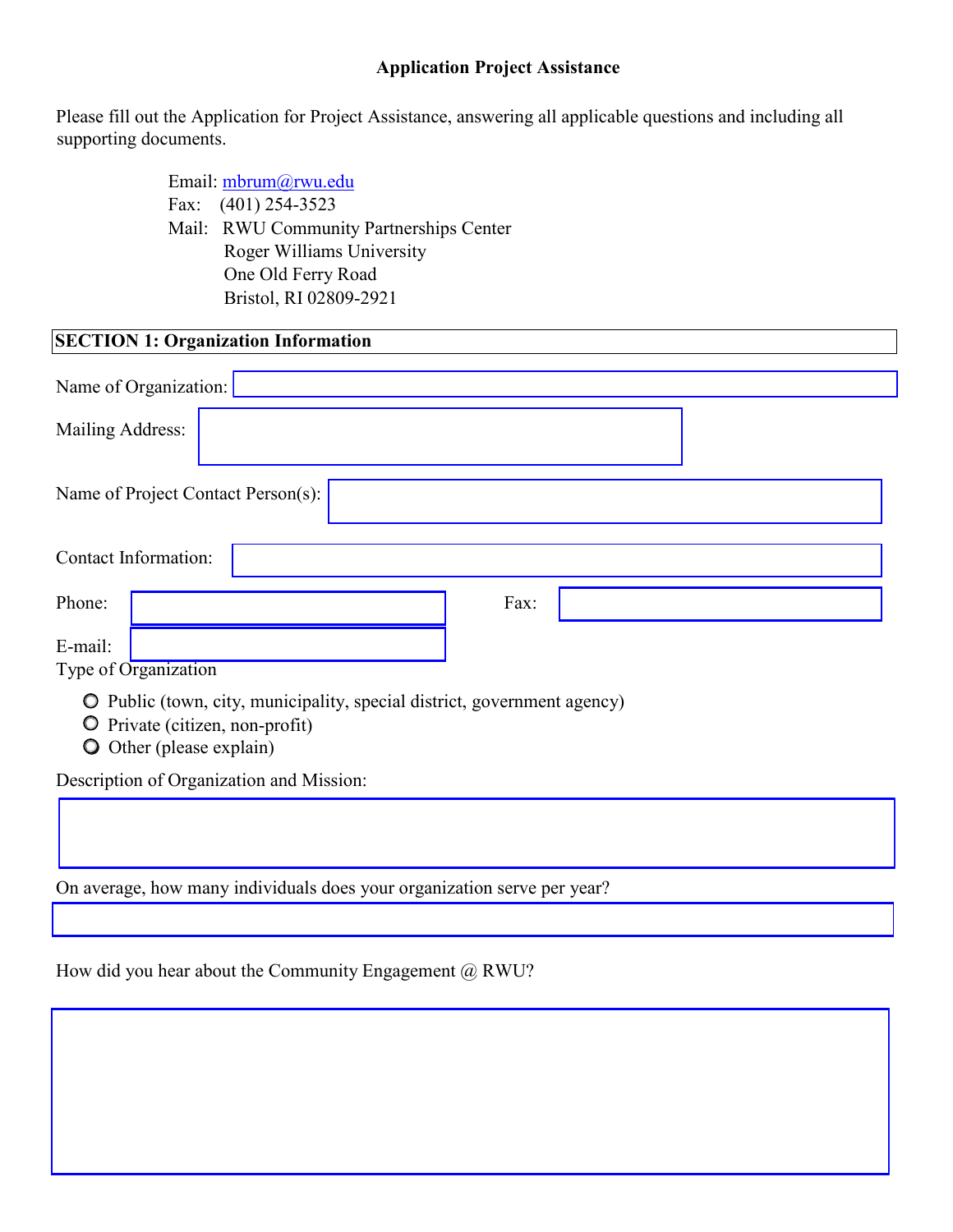| <b>SECTION 2: Project Description</b> |                                                   |  |  |  |
|---------------------------------------|---------------------------------------------------|--|--|--|
| Title of the Project:                 |                                                   |  |  |  |
|                                       | Project Location (Address, City, State, and Zip): |  |  |  |

General Project Description *(you may attach a longer narrative if necessary)*:

Potential Scope of Work/Tasks for RWU CPC<sup>[1](#page-2-0)</sup> (you may attach a longer narrative if necessary):

What will be the final product output for this project? (*survey, website, design plans, drawings, etc.)* 

Proposed Project Schedule (when the tasks/project needs to be completed):

<span id="page-2-0"></span>Ļ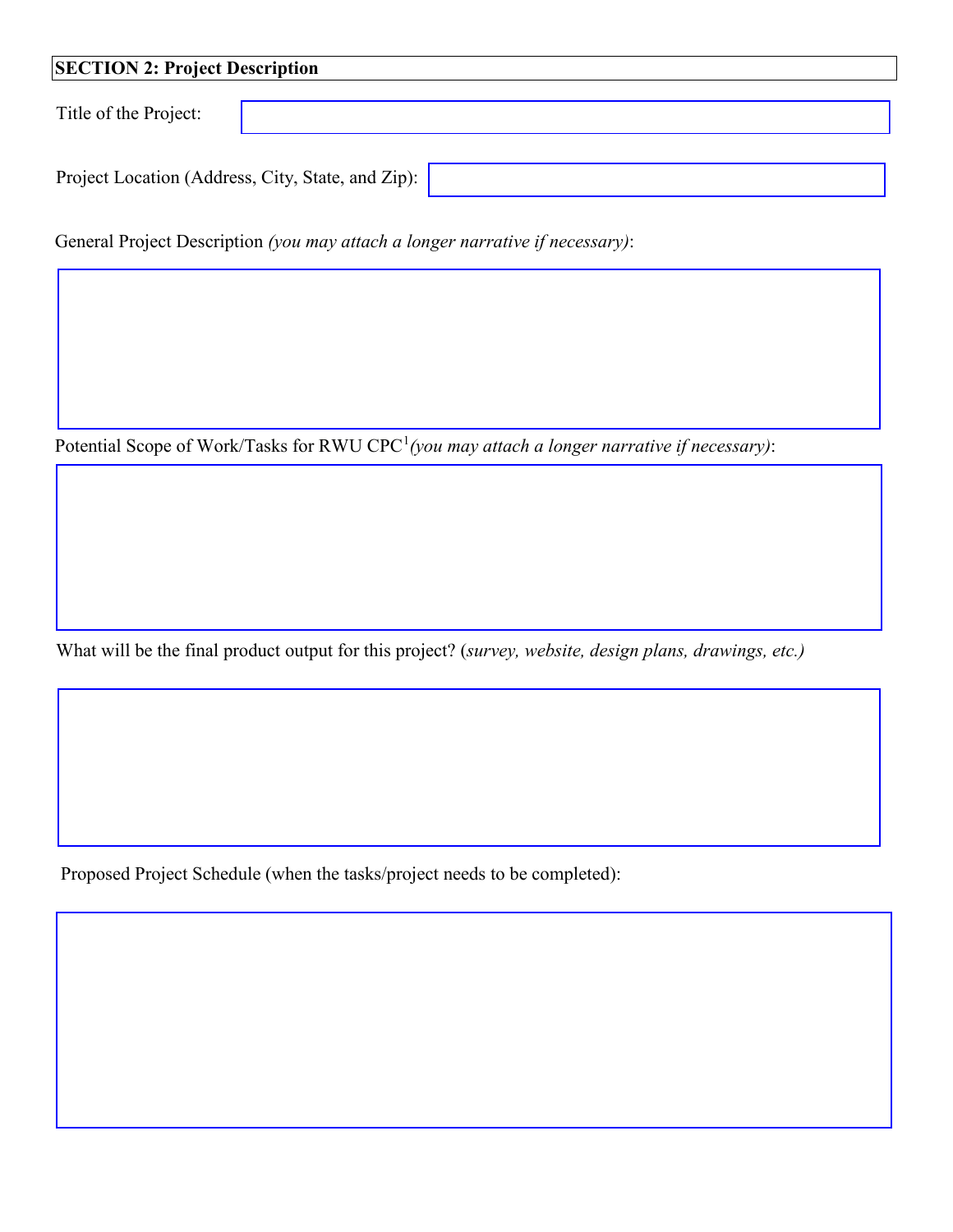Please provide the names and contact information for any staff members or volunteers who will be playing a primary role in the proposed project.

What active support would your organization be able to contribute should your project be selected?

- $\circ$ Funding
- $\circ$ Volunteers
- Staff time  $\circ$
- **Consultants**  $\circ$
- Other (please list)  $\circ$

# **SECTION 3: Project Outcomes**

Please describe how this project will benefit your organization and the advancement of your mission:

Please describe how this project might benefit the overall community, including specific groups that could benefit from this project (i.e. target populations, neighborhoods, specific town/city/region).

Please describe how this project will benefit RWU students.